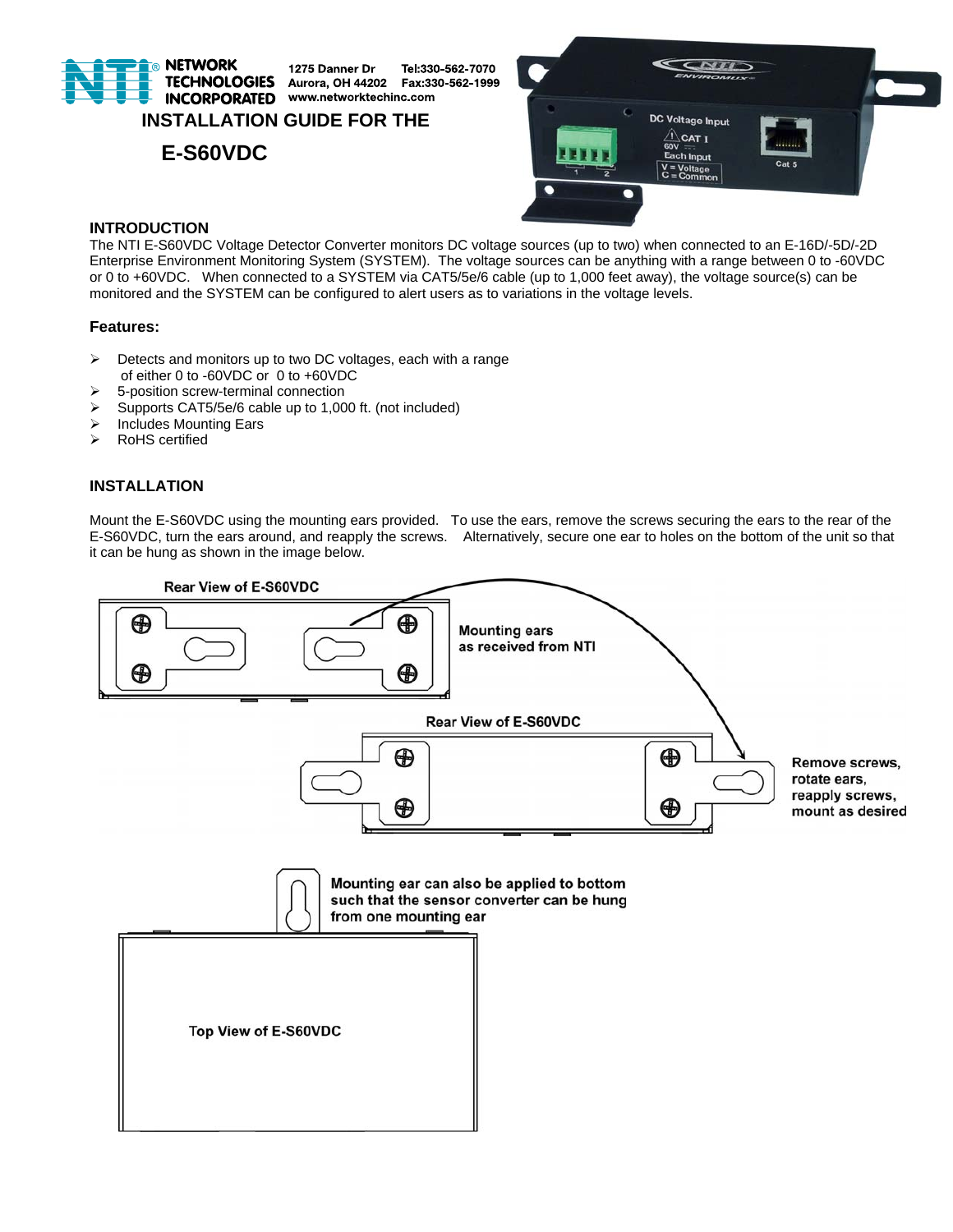To mount multiple Sensor Converters in close proximity to the SYSTEM, install an extension rail kit (NTI E-RL-16D - sold separately) and mount Sensor Converters as seen in the illustration below.



# **CONNECTION**

1. Connect a voltage source to the " V " and "C " connections of either pair 1 or pair 2 on the removable terminal block. Wiring for three applications are illustrated below for your reference.

*Note: The wire connection terminal block is easily removed from the Voltage Detector Converter for convenient wire termination.* 



*WARNING: It is extremely important that the "earth ground" wire of a non-floating voltage source is connected to the "C" terminal on the Voltage Converter. The "C" terminal of the Voltage Converter is internally connected to earth ground. Failure to connect the voltage source correctly may result in damage to the voltage source. (See applications 1-3 for proper wiring of the voltage source.)* 

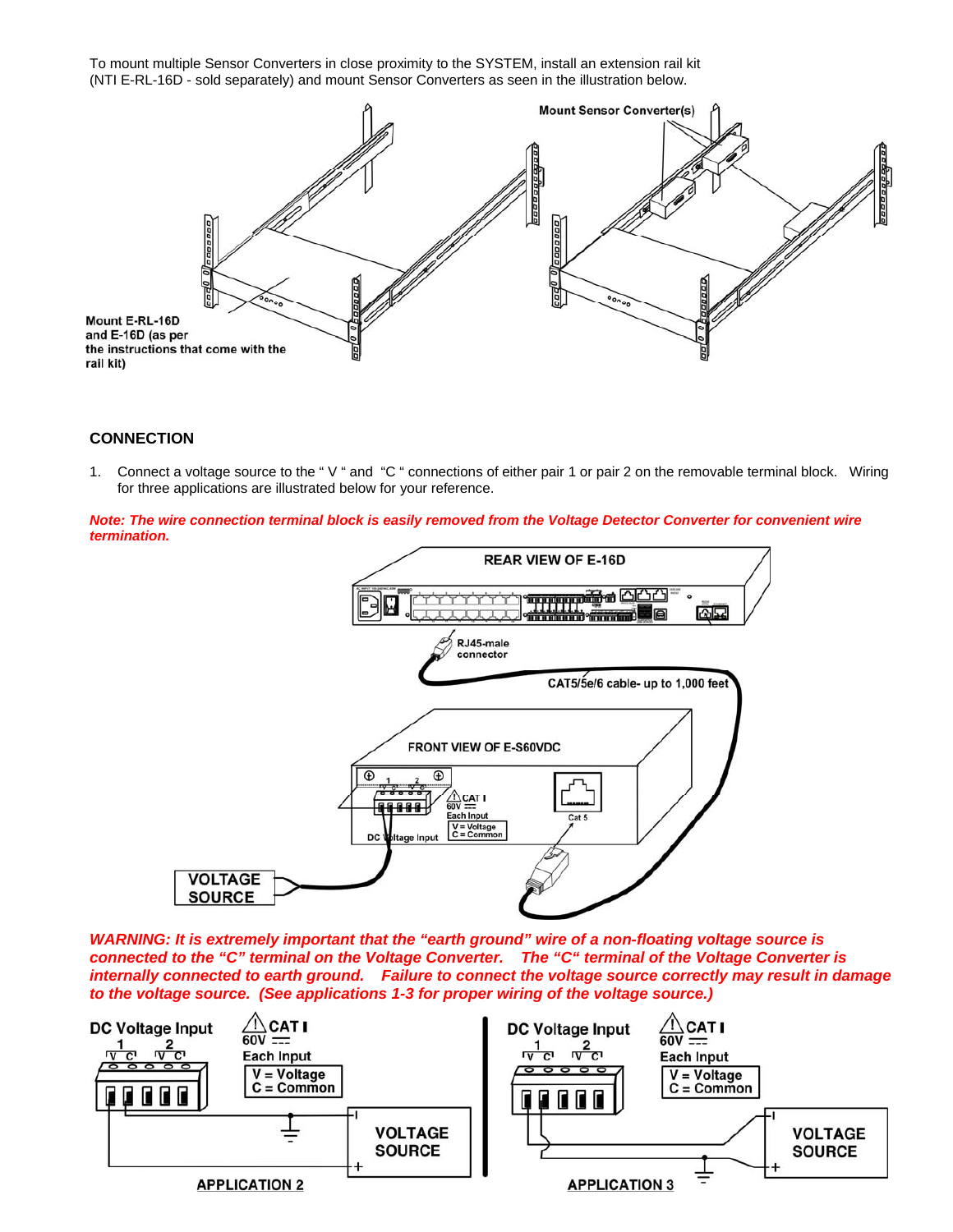3. Connect a CAT5/5e/6 patch cable (up to 1,000 feet long) between the "Cat 5" port on the Voltage Detector Converter and an "RJ45 Sensor" port on the SYSTEM.



4. Configure the SYSTEM to react to changes in the voltage from the source, as desired.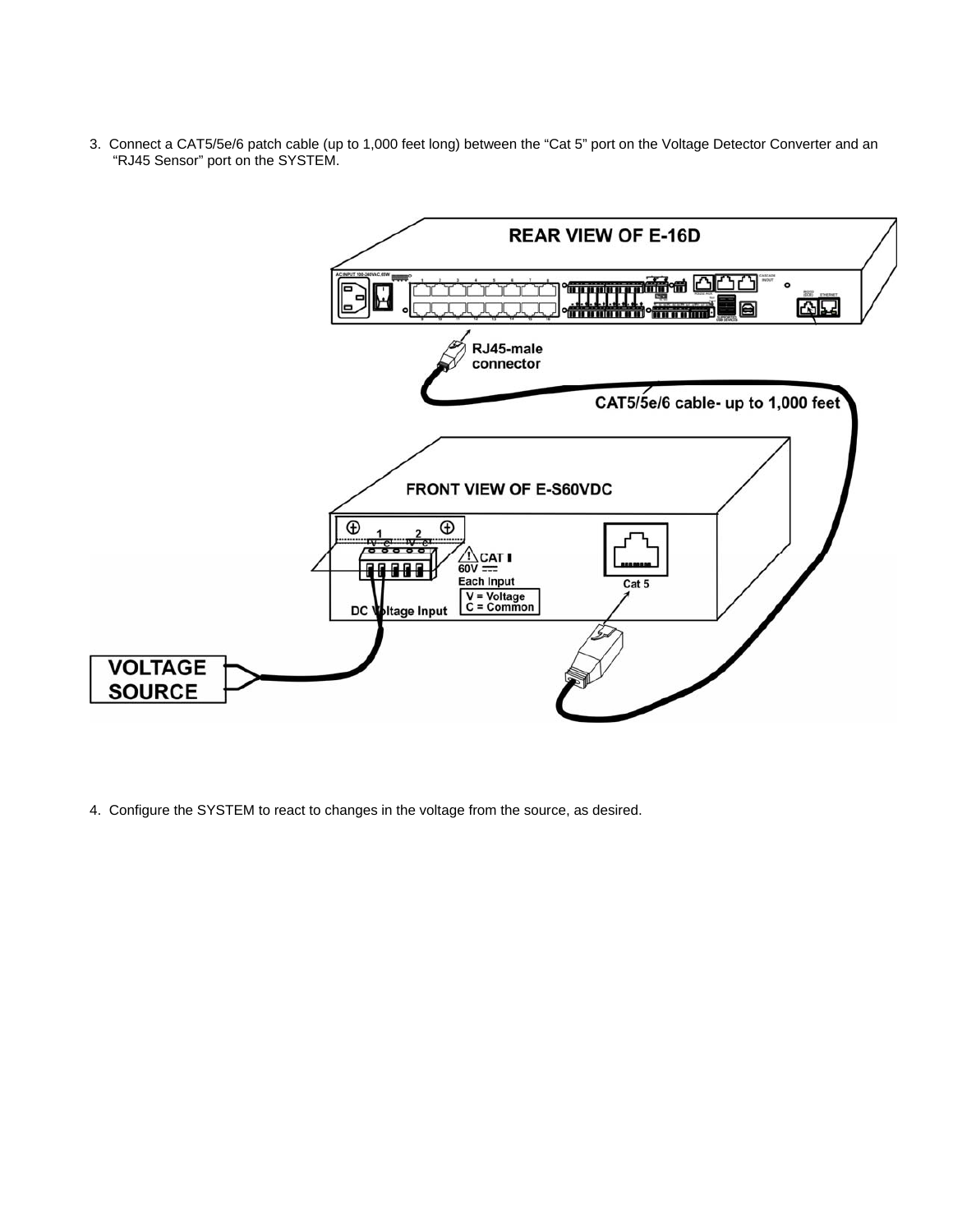# **CONFIGURATION**

When an E-S60VDC Voltage Sensor is connected to the SYSTEM, the summary page will update with two sensor names of the Type "Voltage". In order to better define the sensor on the Summary Page, in SNMP traps, or in an MIB browser, click on the "Edit" link to open the sensor configuration page and configure the sensor. In the image below, an E-S60VDC has been connected to an E-16D at RJ45 Sensor port 7 and configured to be used.

|                 | <b>Sensors</b> |                          |                                                                                |                    |                  |                         |               |
|-----------------|----------------|--------------------------|--------------------------------------------------------------------------------|--------------------|------------------|-------------------------|---------------|
|                 |                | <b>Conn. Description</b> | <b>Type</b>                                                                    | Value              | <b>Status</b>    | <b>Action</b>           |               |
|                 |                | Temperature 1            | Temperature<br>Combo                                                           | 83.2°F             | Normal           | View Edit Delete        |               |
|                 |                | <b>Humidity 1</b>        | Humidity Combo                                                                 | 40%                | Normal           | <b>View Edit Delete</b> |               |
|                 |                | Dew Point Sensor 1       | Dew Point                                                                      | 56.5°F             | Normal           | <b>View Edit Delete</b> |               |
|                 | $\overline{2}$ | Light Sensor 2           | Light                                                                          | 78.7 x             | Normal           | View Edit Delete        |               |
|                 | 3              | Temperature 3            | Temperature                                                                    | 81.4°F             | Normal           | <b>View Edit Delete</b> |               |
|                 | 4              | Humidity 4               | Humidity                                                                       | 39%                | Normal           | <b>View Edit Delete</b> |               |
| Two voltage     | 5              | Temperature 5            | Temperature<br>Combo                                                           | 27.8°C             | Normal           | View Edit Delete        | <b>Select</b> |
|                 | 5              | Humidity 5               | Humidity Combo                                                                 | 40%                | Normal           | View Edit Delete        |               |
|                 | 6              | <b>ACLMV 6 Main</b>      | ACLM-V AC Voltage<br>Normal<br>116.7V<br>ACLM-V AC Voltage<br>Normal<br>118.5V | View Edit Delete   | "Edit" to        |                         |               |
|                 | 6              | <b>ACLMV 6 UPS</b>       |                                                                                |                    | View Edit Delete | configure               |               |
| sources are     | $\overline{7}$ | <b>S60VDC 7-1</b>        | Voltage                                                                        | 12.2V              | Normal           | <b>View Edit Delete</b> |               |
| being monitored |                | <b>S60VDC 7-2</b>        | Voltage                                                                        | 0.1V               | Normal           | <b>View Edit Delete</b> |               |
|                 | 9              | ACLM-P Power 9           | <b>ACLM-P Power</b>                                                            | Out of range       | Acknowledged     | <b>View Edit Delete</b> |               |
|                 | 9              | ACLM-P Voltage 9         | ACLM-P AC Voltage                                                              | 117.9V             | Normal           | View Edit Delete        |               |
|                 | 10             | RTD Sensor 10            | Temperature                                                                    | 78.1F              | Normal           | View Edit<br>Delete     |               |
|                 | 10             | Sensor 10-2              | Current                                                                        | 0.0 <sub>m</sub> A | Normal           | View Edit Delete        |               |
|                 | 15             | Key Pad 15               | Keypad                                                                         | Open               | Normal           | View Edit Delete        |               |
|                 | 16             | Motion Detector 16       | Motion Detector                                                                | Closed             | Normal           | View Edit Delete        |               |

## **S60VDC 7-1 Configuration (Type: Voltage)**

| <b>Min. Level</b><br>Max. Level    | Descriptive name for the sensor<br>$-60.0$<br>Min. supported value for the sensor<br>60.0<br>Max. supported value for the sensor<br>9.0 |                     | <b>Configure thresholds</b><br>within the range of<br>$-60$ to $+60$ VDC |  |  |
|------------------------------------|-----------------------------------------------------------------------------------------------------------------------------------------|---------------------|--------------------------------------------------------------------------|--|--|
|                                    |                                                                                                                                         |                     |                                                                          |  |  |
|                                    |                                                                                                                                         |                     |                                                                          |  |  |
|                                    |                                                                                                                                         |                     |                                                                          |  |  |
|                                    |                                                                                                                                         |                     |                                                                          |  |  |
|                                    |                                                                                                                                         |                     |                                                                          |  |  |
| <b>Min. Non-Critical Threshold</b> |                                                                                                                                         |                     |                                                                          |  |  |
|                                    | Min, threshold below which indicates an non-critical alert condition                                                                    |                     |                                                                          |  |  |
| <b>Max. Non-Critical Threshold</b> | 13.5                                                                                                                                    |                     |                                                                          |  |  |
|                                    | Max, threshold above which indicates an non-critical alert condition                                                                    |                     |                                                                          |  |  |
| <b>Min. Critical Threshold</b>     | 8.0                                                                                                                                     |                     |                                                                          |  |  |
|                                    | Min. threshold below which indicates an alert condition                                                                                 |                     |                                                                          |  |  |
| <b>Max. Critical Threshold</b>     | 16.0                                                                                                                                    |                     |                                                                          |  |  |
|                                    | Max, threshold above which indicates an alert condition                                                                                 |                     |                                                                          |  |  |
| <b>Refresh Rate</b>                | $\blacksquare$                                                                                                                          | $Sec$ $\rightarrow$ |                                                                          |  |  |
|                                    | The refresh rate at which the sensor view is updated                                                                                    |                     |                                                                          |  |  |
|                                    |                                                                                                                                         |                     |                                                                          |  |  |
| E Group Settings                   |                                                                                                                                         |                     |                                                                          |  |  |
| <b>Exchedule Settings</b>          |                                                                                                                                         |                     |                                                                          |  |  |
| H Non-Critical Alert Settings      |                                                                                                                                         |                     |                                                                          |  |  |
| + Critical Alert Settings          |                                                                                                                                         |                     |                                                                          |  |  |
| <b>EData Logging</b>               |                                                                                                                                         |                     |                                                                          |  |  |
|                                    |                                                                                                                                         |                     |                                                                          |  |  |
| Save                               |                                                                                                                                         |                     |                                                                          |  |  |
| <b>Alert Simulation</b>            |                                                                                                                                         |                     |                                                                          |  |  |
| Simulate Alert<br>Clear Alert      |                                                                                                                                         |                     |                                                                          |  |  |

## **Configuration of sensor connected to E-S60VDC**

The sensor settings are the same as any other sensor configuration (see your SYSTEM manual for details).